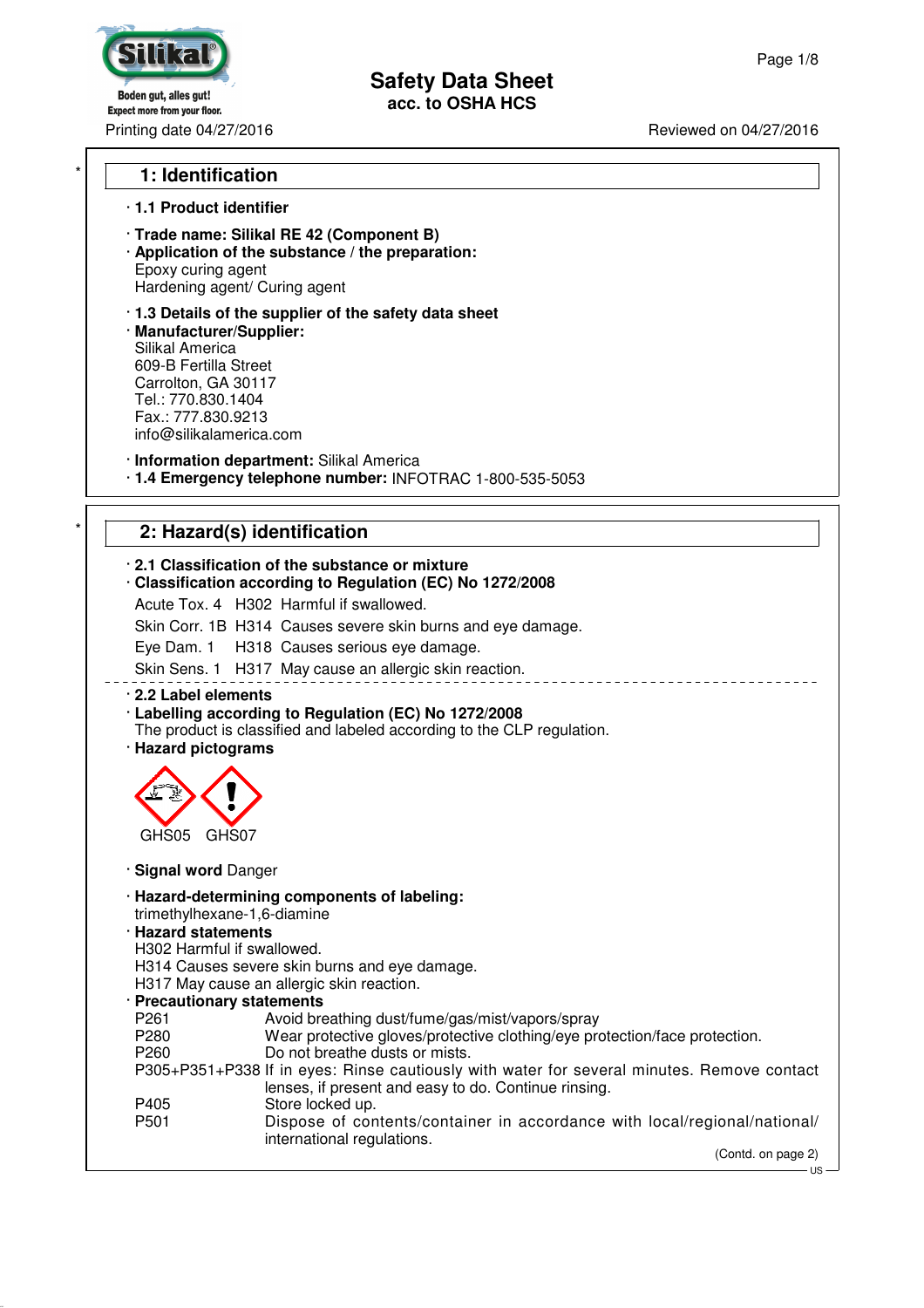50-100%

## **Safety Data Sheet acc. to OSHA HCS**

Printing date 04/27/2016 **Printing date 04/27/2016** Reviewed on 04/27/2016





· **Dangerous components:**

25620-58-0 trimethylhexane-1,6-diamine

**Example 20 Skin Corr. 1B, H314; Eye Dam. 1, H318; 4> Acute Tox. 4, H302; Skin** 

Sens. 1, H317 · **Additional information:** For the wording of the listed hazard phrases refer to section 16.

## **4: First-aid measures**

· **4.1 Description of first aid measures**

- · **General information:** Immediately remove any clothing soiled by the product.
- · **After inhalation:**

Take affected persons into fresh air and keep quiet.

Supply fresh air and to be sure call for a doctor.

- · **After skin contact:** Immediately wash with water and soap and rinse thoroughly.
- · **After eye contact:**

Rinse opened eye for several minutes under running water. Then consult a doctor.

· **After swallowing:** Drink copious amounts of water and provide fresh air. Immediately call a doctor.

· **4.2 Most important symptoms and effects, both acute and delayed** No further relevant information available.

· **4.3 Indication of any immediate medical attention and special treatment needed** No further relevant information available.

## **5: Fire-fighting measures**

- · **5.1 Extinguishing media**
- · **Suitable extinguishing agents:**

CO2, extinguishing powder or water spray. Fight larger fires with water spray or alcohol resistant foam.

· **For safety reasons unsuitable extinguishing agents:** Water with full jet

· **5.2 Special hazards arising from the substance or mixture**

Formation of toxic gases is possible during heating or in case of fire.

· **5.3 Advice for firefighters**

· **Protective equipment:** Wear self-contained respiratory protective device.

(Contd. on page 3)

US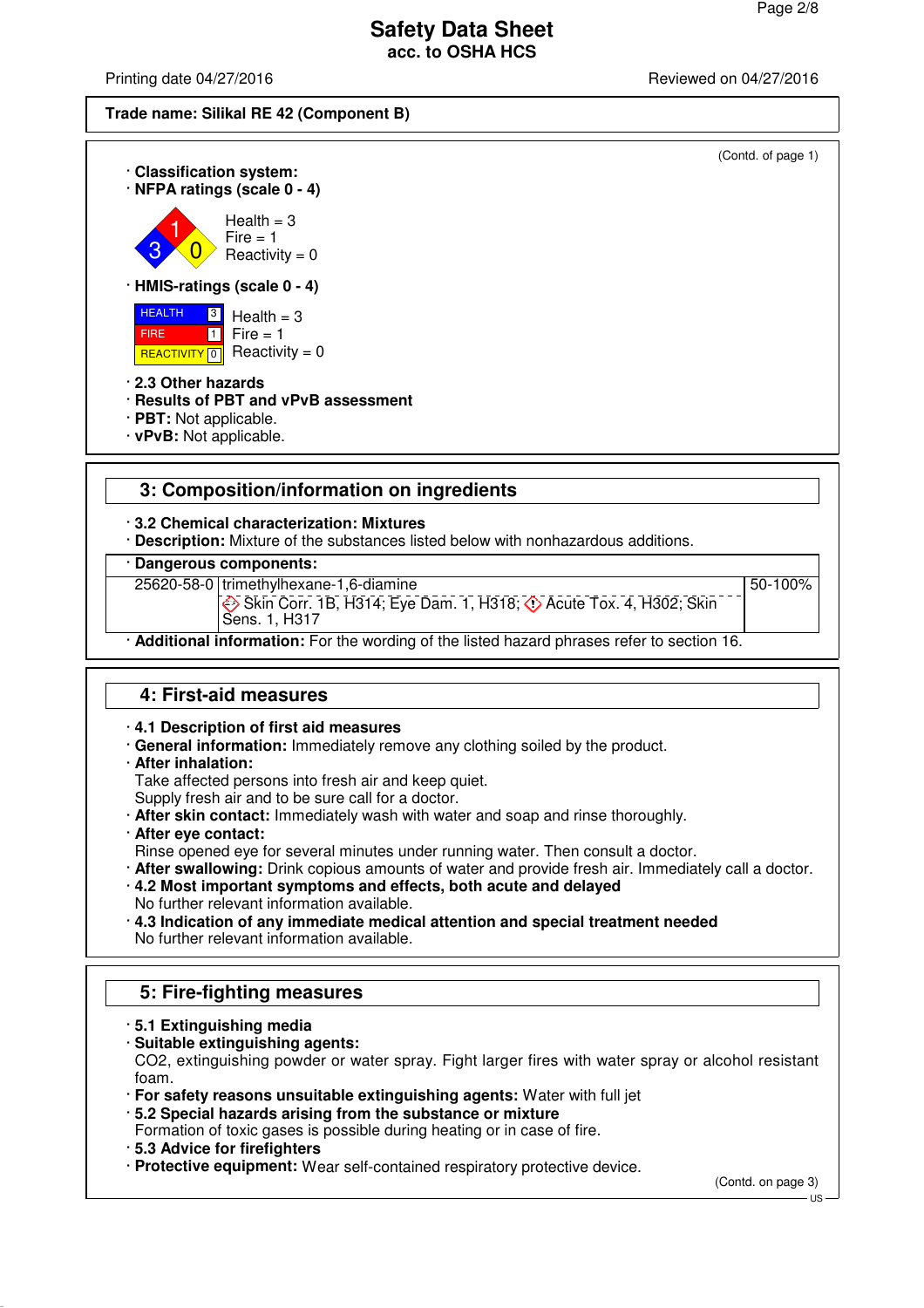(Contd. of page 2)

## **Safety Data Sheet acc. to OSHA HCS**

Printing date 04/27/2016 **Printing date 04/27/2016** Reviewed on 04/27/2016

#### **Trade name: Silikal RE 42 (Component B)**

#### · **Additional information**

Dispose of fire debris and contaminated fire fighting water in accordance with official regulations.

### **6: Accidental release measures**

- · **6.1 Personal precautions, protective equipment and emergency procedures** Wear protective equipment. Keep unprotected persons away. Ensure adequate ventilation
- · **6.2 Environmental precautions:** Inform respective authorities in case of seepage into water course or sewage system. Do not allow to enter sewers/ surface or ground water.
- · **6.3 Methods and material for containment and cleaning up:** Absorb with liquid-binding material (sand, diatomite, acid binders, universal binders, sawdust). Use neutralizing agent.

Ensure adequate ventilation.

· **6.4 Reference to other sections** See Section 13 for disposal information.

## **7: Handling and storage**

· **7.1 Precautions for safe handling** Ensure good ventilation/exhaustion at the workplace. Keep receptacles tightly sealed.

- · **Information about protection against explosions and fires:** Keep ignition sources away - Do not smoke.
- · **7.2 Conditions for safe storage, including any incompatibilities**
- · **Storage:**
- · **Requirements to be met by storerooms and receptacles:** Store only in the original receptacle. Store in cool, dry conditions in well sealed receptacles.

Do not allow to enter sewers/ surface or ground water.

- · **Information about storage in one common storage facility:** Not required.
- · **Further information about storage conditions:** Keep receptacle tightly sealed.
- · **Maximum storage temperature:** 25 °C
- · **7.3 Specific end use(s)** No further relevant information available.

## **8: Exposure controls/personal protection**

· **Additional information about design of technical systems:** No further data; see item 7.

· **8.1 Control parameters**

· **Components with limit values that require monitoring at the workplace:** The product does not contain any relevant quantities of materials with critical values that have to be monitored at the workplace.

- · **Additional information:** The lists that were valid during the creation were used as basis.
- · **8.2 Exposure controls**
- · **Personal protective equipment:**
- · **General protective and hygienic measures:** Keep away from foodstuffs, beverages and feed. Immediately remove all soiled and contaminated clothing. Wash hands before breaks and at the end of work. Avoid contact with the eyes and skin.
- · **Breathing equipment:**

Use suitable respiratory protective device only when aerosol or mist is formed.

· **Recommended filter device for short term use:** Filter A

(Contd. on page 4)

### $H<sub>S</sub>$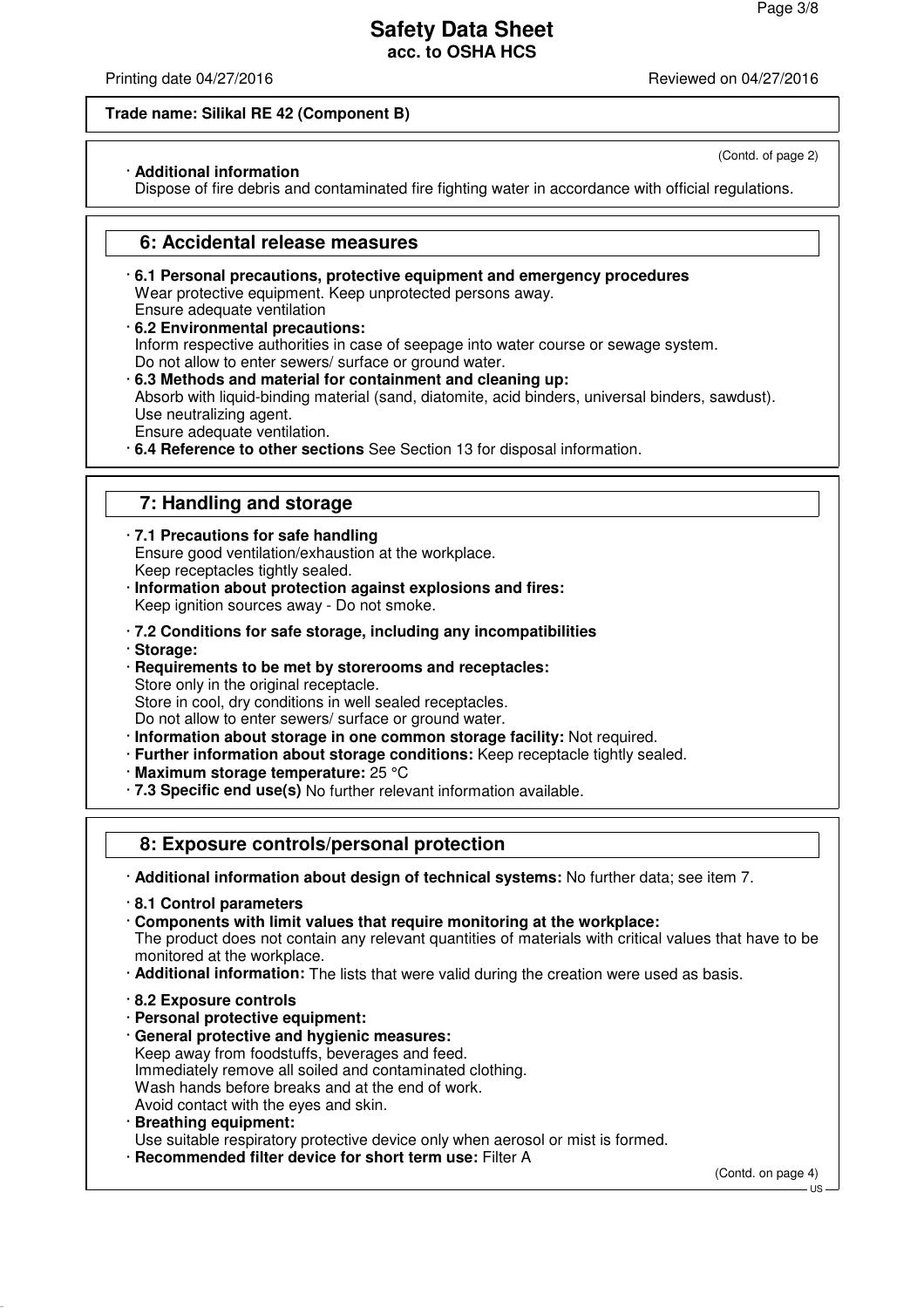Printing date 04/27/2016 **Printing date 04/27/2016** 

## **Trade name: Silikal RE 42 (Component B)**

(Contd. of page 3)

US

| · Protection of hands:                                          |                                                                                           |                                                                                                     |
|-----------------------------------------------------------------|-------------------------------------------------------------------------------------------|-----------------------------------------------------------------------------------------------------|
|                                                                 | Protective gloves                                                                         |                                                                                                     |
| · Material of gloves<br>Nitrile rubber, NBR<br>Butyl rubber, BR | Recommended thickness of the material: $> 0.4$ mm<br>· Penetration time of glove material |                                                                                                     |
| has to be observed.                                             |                                                                                           | The exact break through time has to be found out by the manufacturer of the protective gloves and   |
|                                                                 | (Permeation according to EN 374 Part 3: Level 3).                                         | For the mixture of chemicals mentioned below the penetration time has to be at least 60 minutes     |
| materials are suitable:<br>PVC gloves                           |                                                                                           | · For the permanent contact of a maximum of 15 minutes gloves made of the following                 |
| Leather gloves                                                  | · Not suitable are gloves made of the following materials:                                | $\cdot$ As protection from splashes gloves made of the following materials are suitable: PVC gloves |
| Strong gloves<br>· Eye protection:                              |                                                                                           |                                                                                                     |
|                                                                 | Tightly sealed goggles                                                                    |                                                                                                     |
|                                                                 | · Body protection: Protective work clothing                                               |                                                                                                     |

| .9.1 Information on basic physical and chemical properties<br><b>General Information</b> |                                               |
|------------------------------------------------------------------------------------------|-----------------------------------------------|
| · Appearance:                                                                            |                                               |
| Form:                                                                                    | Fluid                                         |
| Color:                                                                                   | Colorless                                     |
| · Odor:                                                                                  | Characteristic                                |
| Odor threshold:                                                                          | Not determined.                               |
| · pH-value:                                                                              | Not determined.                               |
| Change in condition                                                                      |                                               |
| <b>Melting point/Melting range:</b>                                                      | Undetermined.                                 |
| <b>Boiling point/Boiling range:</b>                                                      | 232 °C (450 °F)                               |
| · Flash point:                                                                           | 110 °C (230 °F)                               |
| · Flammability (solid, gaseous):                                                         | Not applicable.                               |
| · Ignition temperature:                                                                  |                                               |
| <b>Decomposition temperature:</b>                                                        | Not determined.                               |
| · Auto igniting:                                                                         | Product is not selfigniting.                  |
| · Danger of explosion:                                                                   | Product does not present an explosion hazard. |
| <b>Explosion limits:</b>                                                                 |                                               |
| Lower:                                                                                   | Not determined.                               |
| Upper:                                                                                   | Not determined.                               |
|                                                                                          | (Contd. on page 5)                            |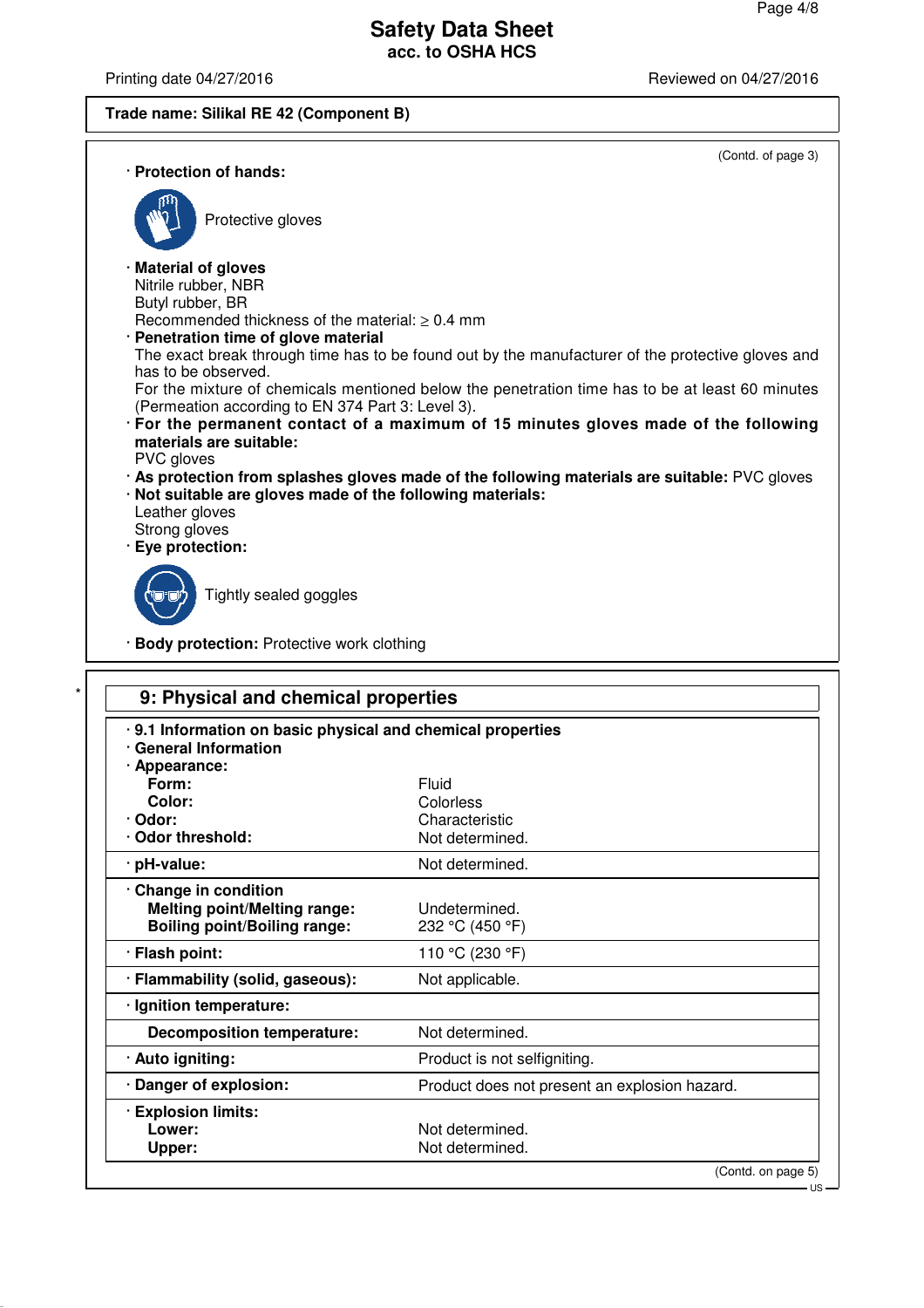Printing date 04/27/2016 **Printing date 04/27/2016** Reviewed on 04/27/2016

#### **Trade name: Silikal RE 42 (Component B)**

|                                                            |                                            | (Contd. of page 4) |
|------------------------------------------------------------|--------------------------------------------|--------------------|
| · Vapor pressure:                                          | Not determined.                            |                    |
| $\cdot$ Density at 20 °C (68 °F):                          | $0.87$ g/cm <sup>3</sup> (7.26 lbs/gal)    |                    |
| · Relative density                                         | Not determined.                            |                    |
| · Vapor density                                            | Not determined.                            |                    |
| · Evaporation rate                                         | Not determined.                            |                    |
| · Solubility in / Miscibility with                         |                                            |                    |
| Water:                                                     | Not miscible or difficult to mix.          |                    |
| · Partition coefficient (n-octanol/water): Not determined. |                                            |                    |
| · Viscosity:                                               |                                            |                    |
| Dynamic:                                                   | Not determined.                            |                    |
| Kinematic:                                                 | Not determined.                            |                    |
| · Solvent content:                                         |                                            |                    |
| <b>Organic solvents:</b>                                   | $0.0\%$                                    |                    |
| · 9.2 Other information                                    | No further relevant information available. |                    |

## **10: Stability and reactivity**

· **10.1 Reactivity** No further relevant information available.

- · **10.2 Chemical stability**
- · **Thermal decomposition / conditions to be avoided:**

No decomposition if used according to specifications.

- · **10.3 Possibility of hazardous reactions** Reacts with acids, alkalis and oxidizing agents.
- · **10.4 Conditions to avoid** No further relevant information available.
- · **10.5 Incompatible materials:** Reacts with alkali, amines and strong acids.
- · **10.6 Hazardous decomposition products:** Poisonous gases/vapors
- · **Additional information:**

Inform respective authorities in case of seepage into water course or sewage system. Do not allow to enter sewers/ surface or ground water.

### **11: Toxicological information**

- · **11.1 Information on toxicological effects**
- · **Acute toxicity:**
- Harmful if swallowed.

## · **LD/LC50 values that are relevant for classification:**

**25620-58-0 trimethylhexane-1,6-diamine**

Oral LD50 900 mg/kg (rat)

- · **Primary irritant effect:**
- · **on the skin:**
- Causes severe skin burns and eye damage.
- · **on the eye:**
- Causes serious eye damage.
- · **Sensitization:**
- May cause an allergic skin reaction.
- · **Additional toxicological information:**
- · **Carcinogenic categories**
- · **IARC (International Agency for Research on Cancer)**

None of the ingredients is listed.

(Contd. on page 6)

US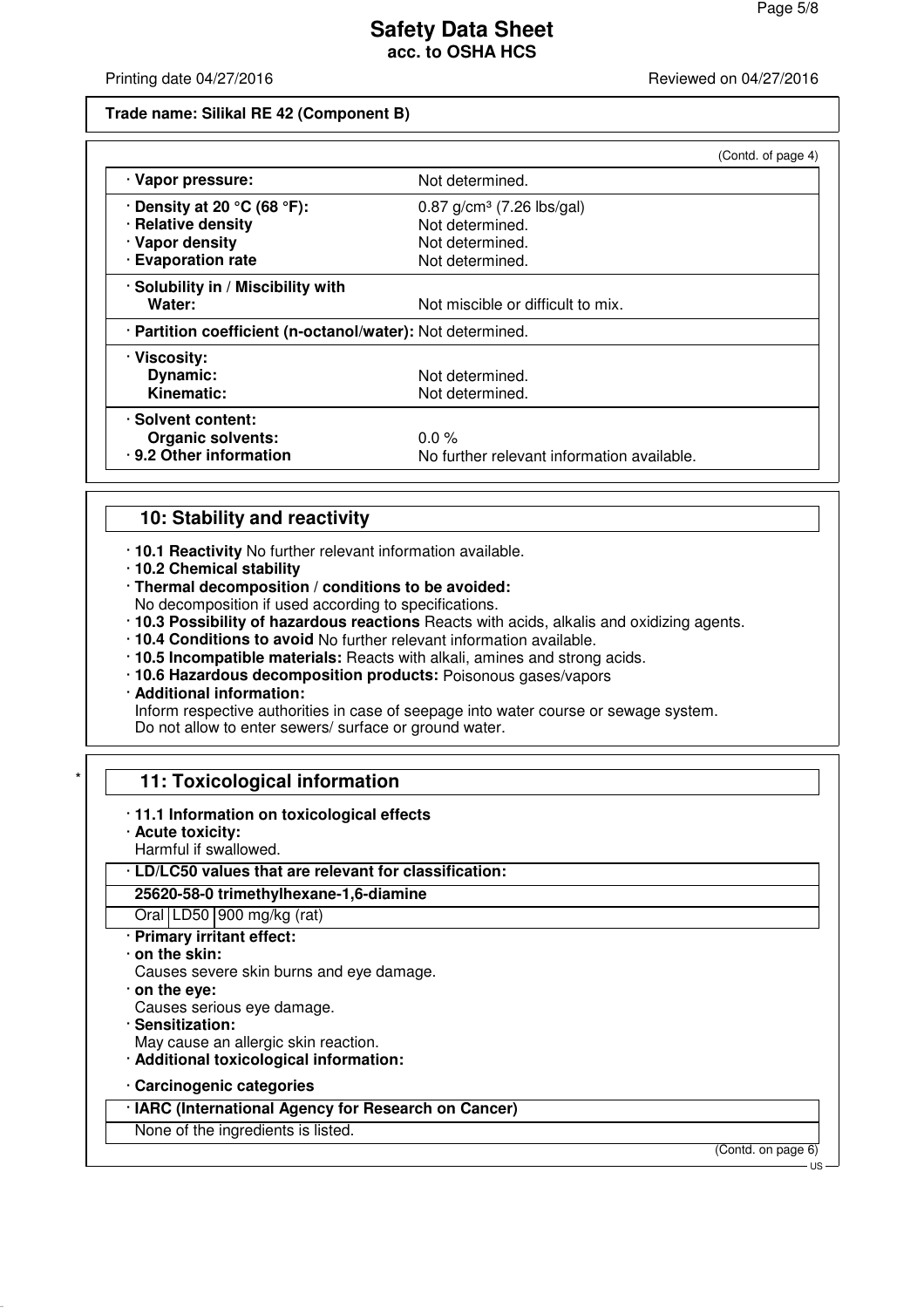(Contd. of page 5)

## **Safety Data Sheet acc. to OSHA HCS**

Printing date 04/27/2016 **Printing date 04/27/2016** Reviewed on 04/27/2016

#### **Trade name: Silikal RE 42 (Component B)**

### · **NTP (National Toxicology Program)**

None of the ingredients is listed.

### · **OSHA-Ca (Occupational Safety & Health Administration)**

None of the ingredients is listed.

## **12: Ecological information**

#### · **12.1 Toxicity**

- · **Aquatic toxicity:** No further relevant information available.
- · **12.2 Persistence and degradability** No further relevant information available.
- · **12.3 Bioaccumulative potential** No further relevant information available.
- · **12.4 Mobility in soil** No further relevant information available.
- · **Ecotoxical effects:**
- · **Remark:** Harmful to fish
- · **Additional ecological information:**
- · **General notes:**

Water hazard class 2 (Self-assessment): hazardous for water

Do not allow product to reach ground water, water course or sewage system.

Must not reach bodies of water or drainage ditch undiluted or unneutralized.

Danger to drinking water if even small quantities leak into the ground.

The material is harmful to the environment.

- Harmful to aquatic organisms
- · **12.5 Results of PBT and vPvB assessment**
- · **PBT:** Not applicable.
- · **vPvB:** Not applicable.
- · **12.6 Other adverse effects** No further relevant information available.

### **13: Disposal considerations**

- · **13.1 Waste treatment methods**
- · **Recommendation:**

Must be specially treated adhering to official regulations.

Must not be disposed of together with household garbage. Do not allow product to reach sewage system.

- · **Uncleaned packagings:**
- · **Recommendation:**

Packaging can be reused or recycled after cleaning.

Packagings that cannot be cleansed are to be disposed of in the same manner as the product. · **Recommended cleansing agent:** Acetone, ethylacetate

| 14.1 UN-Number<br>· DOT, ADR, IMDG, IATA | UN2327                                |
|------------------------------------------|---------------------------------------|
| .14.2 UN proper shipping name            |                                       |
| $\cdot$ DOT, IATA                        | Trimethylhexamethylenediamines        |
| $\cdot$ ADR                              | 2327 Trimethylhexamethylenediamines   |
| ∙IMDG                                    | <b>TRIMETHYLHEXAMETHYLENEDIAMINES</b> |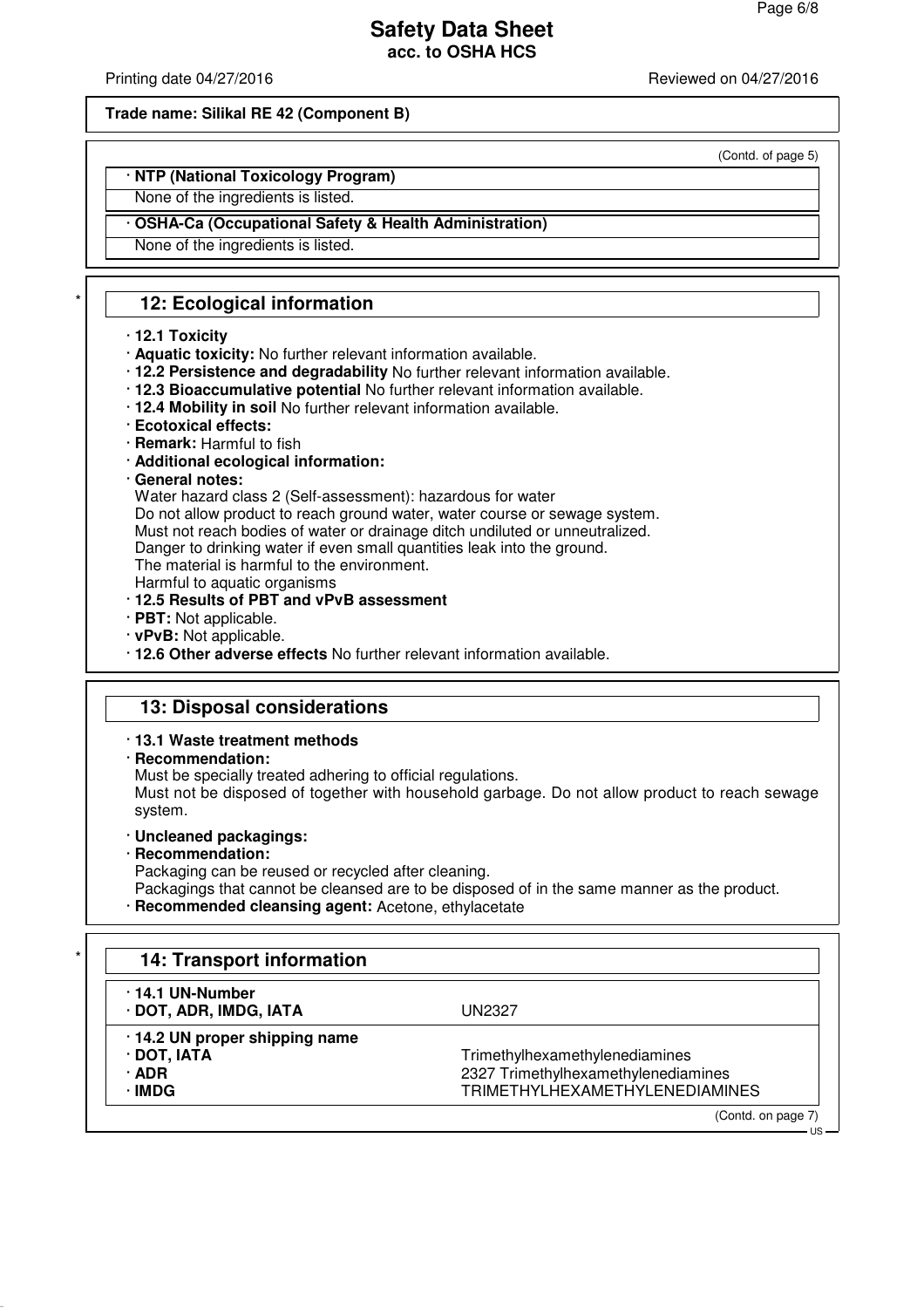Printing date 04/27/2016 **Printing date 04/27/2016** 

### **Trade name: Silikal RE 42 (Component B)**

|                                                                                                       | (Contd. of page 6)                                                                                                        |
|-------------------------------------------------------------------------------------------------------|---------------------------------------------------------------------------------------------------------------------------|
| · 14.3 Transport hazard class(es)                                                                     |                                                                                                                           |
| $\cdot$ DOT                                                                                           |                                                                                                                           |
|                                                                                                       |                                                                                                                           |
| · Class<br>· Label                                                                                    | 8 Corrosive substances<br>8                                                                                               |
| · ADR, IMDG, IATA                                                                                     |                                                                                                                           |
|                                                                                                       |                                                                                                                           |
| · Class                                                                                               | 8 Corrosive substances                                                                                                    |
| · Label                                                                                               | 8                                                                                                                         |
| · 14.4 Packing group<br>· DOT, ADR, IMDG, IATA                                                        | III                                                                                                                       |
| · 14.5 Environmental hazards:<br>· Marine pollutant:                                                  | No                                                                                                                        |
| · 14.6 Special precautions for user<br>· Danger code (Kemler):<br>· EMS Number:<br>· Stowage Category | <b>Warning: Corrosive substances</b><br>80<br>$F-A, S-B$<br>A                                                             |
| · 14.7 Transport in bulk according to Annex II<br>of MARPOL73/78 and the IBC Code                     | Not applicable.                                                                                                           |
| · Transport/Additional information:                                                                   |                                                                                                                           |
| $\cdot$ ADR<br>· Excepted quantities (EQ)                                                             | Code: E1<br>Maximum net quantity per inner packaging: 30 ml<br>Maximum net quantity per outer packaging: 1000<br>ml       |
| · IMDG                                                                                                |                                                                                                                           |
| · Limited quantities (LQ)<br>· Excepted quantities (EQ)                                               | 5L<br>Code: E1<br>Maximum net quantity per inner packaging: 30 ml<br>Maximum net quantity per outer packaging: 1000<br>ml |
| · UN "Model Regulation":                                                                              | 7<br>U<br>N<br>3<br>2<br>2<br>TRIMETHYLHEXAMETHYLENEDIAMINES, 8, III                                                      |

# **15: Regulatory information**

· **15.1 Safety, health and environmental regulations/legislation specific for the substance or mixture**

· **Sara**

· **Section 355 (extremely hazardous substances):**

None of the ingredient is listed.

(Contd. on page 8)

US